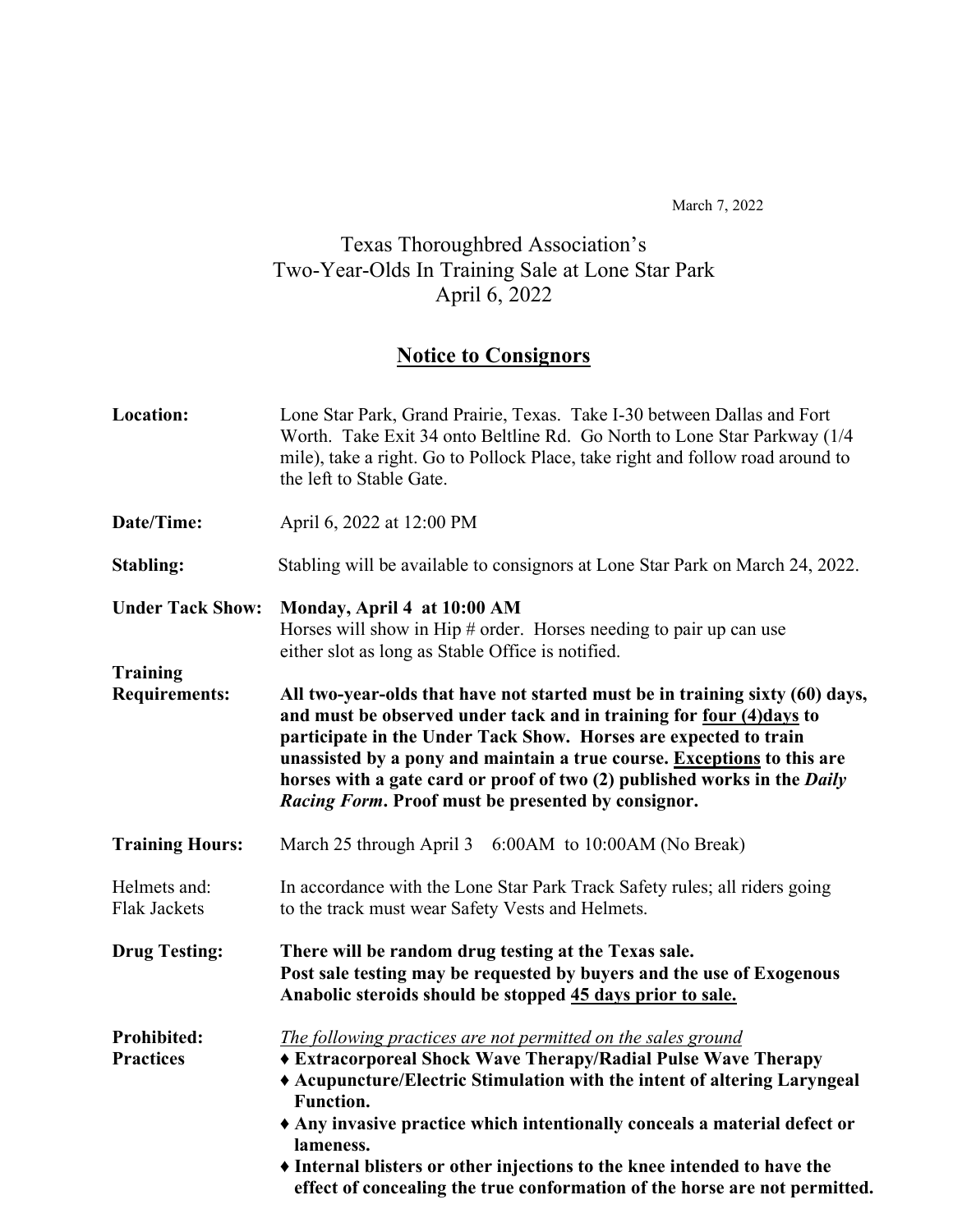| Use of Whip:                                                                                    | • There will be no use of the whip tolerated within one-eighth of a mile of<br>the finish line.<br>No use of the whip will be tolerated after the finish line.<br><b>* Exceptions will be in the cases of safety; and only front of the</b><br>girth line will be acceptable.<br>◆ A fine of \$500.00 will be assessed to the consignor for each<br>rider infraction at the discretion of sale officals.<br><b>Chronic offending riders will be banned from future sale shows.</b> |  |
|-------------------------------------------------------------------------------------------------|------------------------------------------------------------------------------------------------------------------------------------------------------------------------------------------------------------------------------------------------------------------------------------------------------------------------------------------------------------------------------------------------------------------------------------------------------------------------------------|--|
| Registration                                                                                    | We request that all Digital Jockey Club Certificates be transferred as soon as<br>possible. All certificates are required in our office by March 14, 2022.                                                                                                                                                                                                                                                                                                                         |  |
|                                                                                                 | <b>Health Certificates:</b> All horses traveling to the sale must be accompanied by a Health Certificate<br>dated within 10 days of the sale.                                                                                                                                                                                                                                                                                                                                      |  |
| E.I.A. (Coggins):                                                                               | Each horse in the sale must have an individual negative Coggins<br>Certificate dated within $six(6)$ months of the sale, no earlier than<br>October 6, 2022. All Coggins or copies of Coggins are due by March 14,<br>2022. Please e-mail to: raineybb817@gmail.com                                                                                                                                                                                                                |  |
| A charge of \$50.00 will be deducted from proceeds for any Coggins<br>drawn on the sale grounds |                                                                                                                                                                                                                                                                                                                                                                                                                                                                                    |  |
| <b>EHV-1:</b>                                                                                   | It is required that all horses are vaccinated for <b>EQUINE HERPES VIRUS.</b><br>Proof of a FDA approved EHV-1 vaccine or EHV-1 booster, within 180 days<br>of April, 6 2022 must appear on Health Certificates.                                                                                                                                                                                                                                                                   |  |
| <b>Piroplasmosis:</b>                                                                           | Consignors who plan to use Quarter Horses for morning training, please be<br>advised that a negative Theileria equi Piroplasmis test, dated within twelve<br>(12)months of the sale is required for Quarter Horses and must be presented at<br>the stable gate.                                                                                                                                                                                                                    |  |
| <b>Stable Equipment:</b>                                                                        | There will be no stable equipment supplied. All screens, tubs, buckets,<br>Rakes, forks, tack, etc. must be brought by the consignor. Consignors are<br>reminded that the stalls at Lone Star Park do not have doors and<br>consignors need to bring or have already made arrangements for a form<br>of closure for the stall.                                                                                                                                                     |  |
| <b>Stall Cards:</b>                                                                             | TTA DOES NOT SUPPLY STALL CARDS. If you order a stall card<br>from Barbara Twaddle (see flyer) fees will be deducted from proceeds.                                                                                                                                                                                                                                                                                                                                                |  |
| <b>Bedding:</b>                                                                                 | Stalls will initially be supplied with straw. If you prefer to bed on<br>shavings, please make your own arrangements. (Contact for the feed<br>company, Master Made, has been provided on a separate page.)                                                                                                                                                                                                                                                                        |  |
| <b>Stall Alterations:</b>                                                                       | Any stall alterations must be done by Lone Star Park personnel.                                                                                                                                                                                                                                                                                                                                                                                                                    |  |
| <b>Halters:</b>                                                                                 | All horses are to be sold with <u>leather halters</u> . The consignor will be<br>charged \$45 for a leather halter for any "sold" horse left on the sale<br>grounds without one.                                                                                                                                                                                                                                                                                                   |  |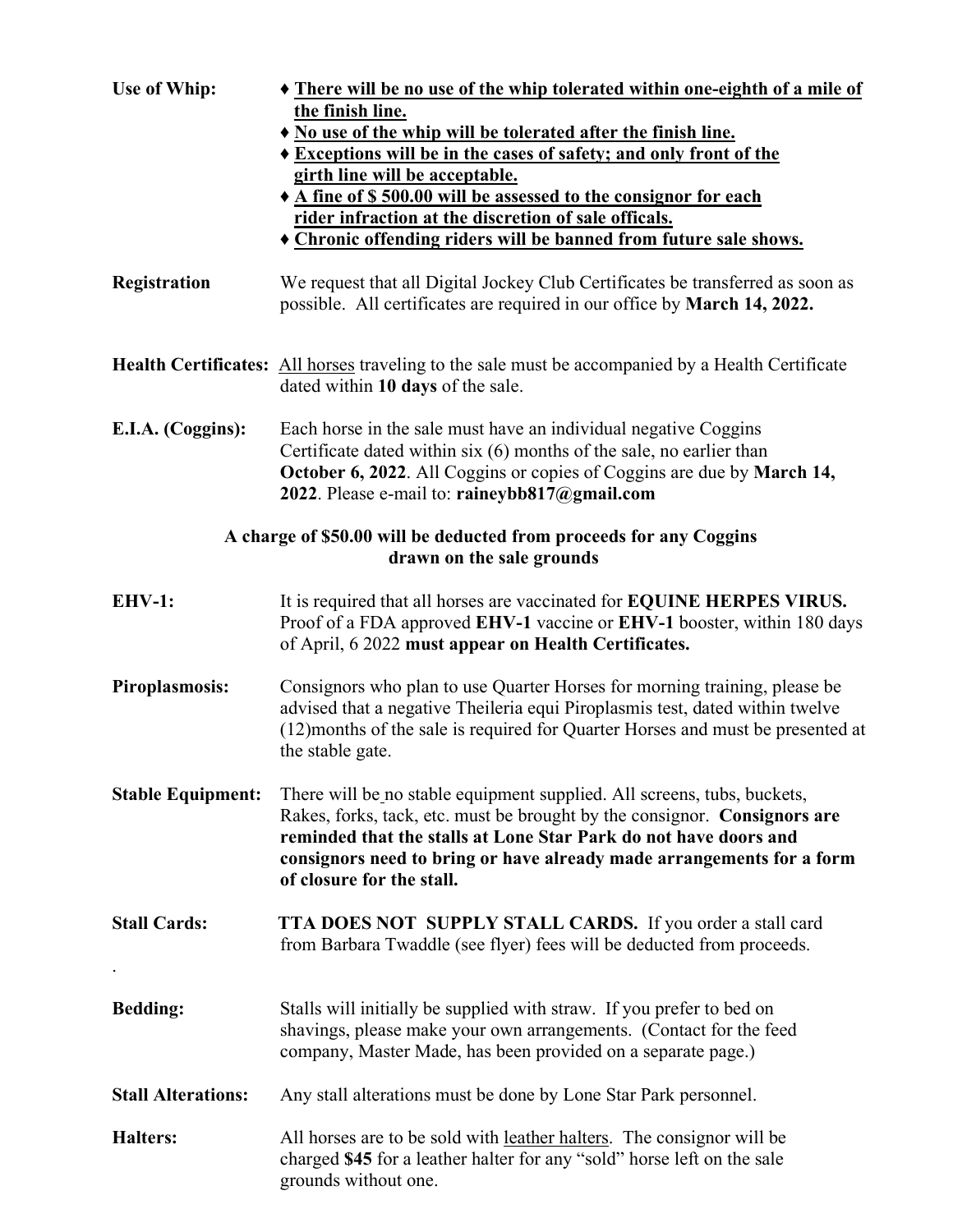| <b>Rooms on Track:</b>                     | Rooms in the stable area may be reserved for stable help (see Request form).<br>No beds or bedding will be provided. Consignors will be charged \$25 for any<br>dorm room keys not returned.                                                                     |
|--------------------------------------------|------------------------------------------------------------------------------------------------------------------------------------------------------------------------------------------------------------------------------------------------------------------|
| <b>Repository:</b>                         | All information that consignors wish to have in the repository should be<br>submitted before 8:00 AM Monday, April 4,2022.                                                                                                                                       |
| Consignor                                  |                                                                                                                                                                                                                                                                  |
| <b>Responsibilities:</b>                   | Consignors are responsible for their horses up to 24 hours after the fall of<br>the hammer. If their horse has not been picked up by the time the<br><u>consignor is ready to leave they should notify the stable office to ensure the</u><br>care of the horse. |
| <b>Saddle Cloths:</b>                      | Saddle cloths, halter tags and stall cards should be picked up at the Sales Office<br>upon arrival.<br>A Charge of \$25 will be assessed for all cloths or tags not returned.                                                                                    |
|                                            | Texas Thoroughbred Association wishes to extend our many thanks in advance<br>to all of our consignors for their cooperation. We look forward with you to a<br>successful sale.                                                                                  |
| <b>Foster Bridewell- Director of Sales</b> |                                                                                                                                                                                                                                                                  |

**foster@bridewellauctions.com 214-718-7618**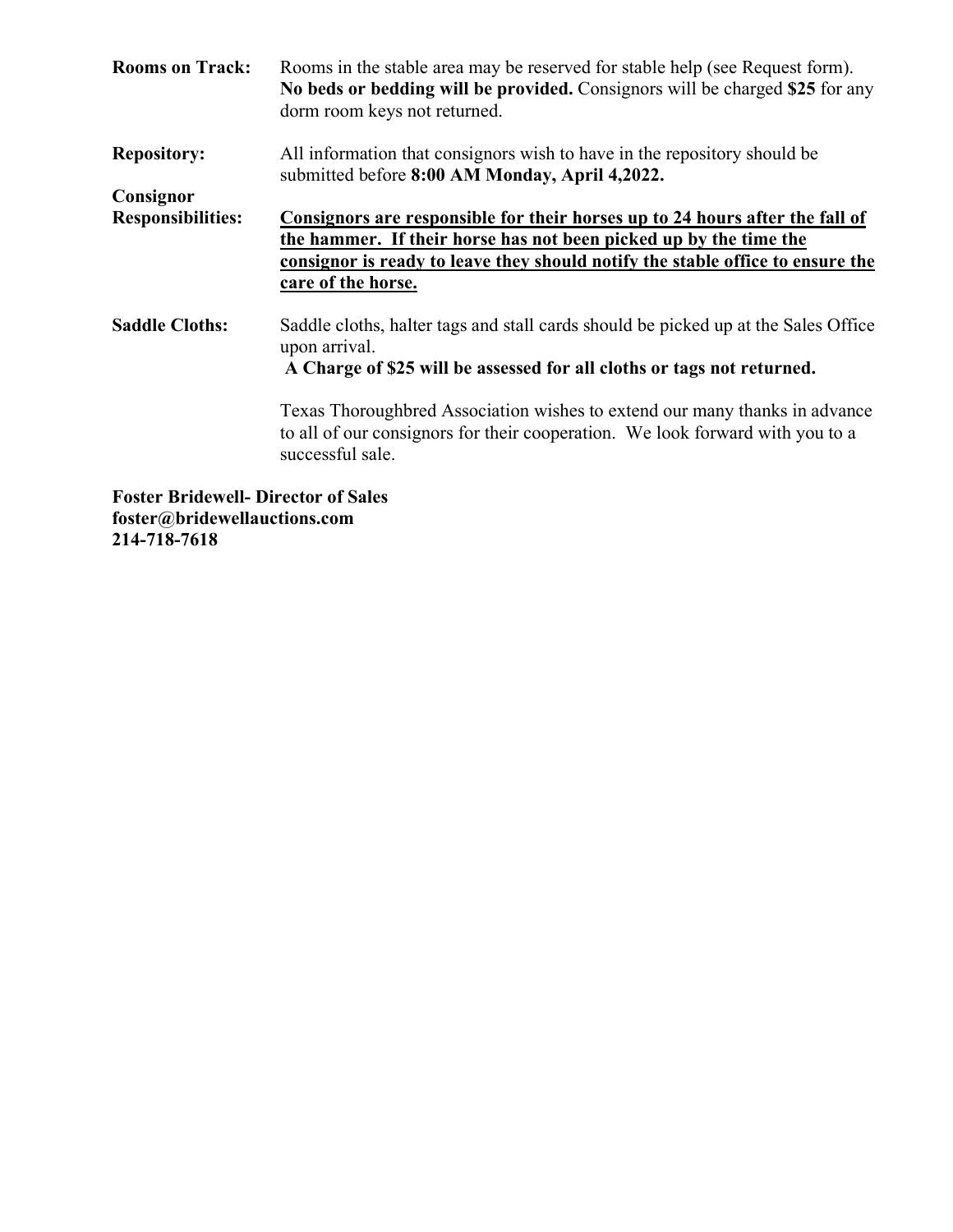### **IMPORTANT DATES**

|                                      | October 6, 2021            |
|--------------------------------------|----------------------------|
| Radiographs Taken                    | March 6, 2022              |
| Foal Certificates and Coggins<br>Due | March 14, 2022             |
| Horses Allowed on                    | March 24, 2022             |
| <b>Horses Must Be on</b>             | <b>March 30, 2022 NOON</b> |
| Repository                           | April 4, 2022<br>(8:00 AM) |
|                                      |                            |
|                                      | April 6, 2022              |
|                                      |                            |
|                                      |                            |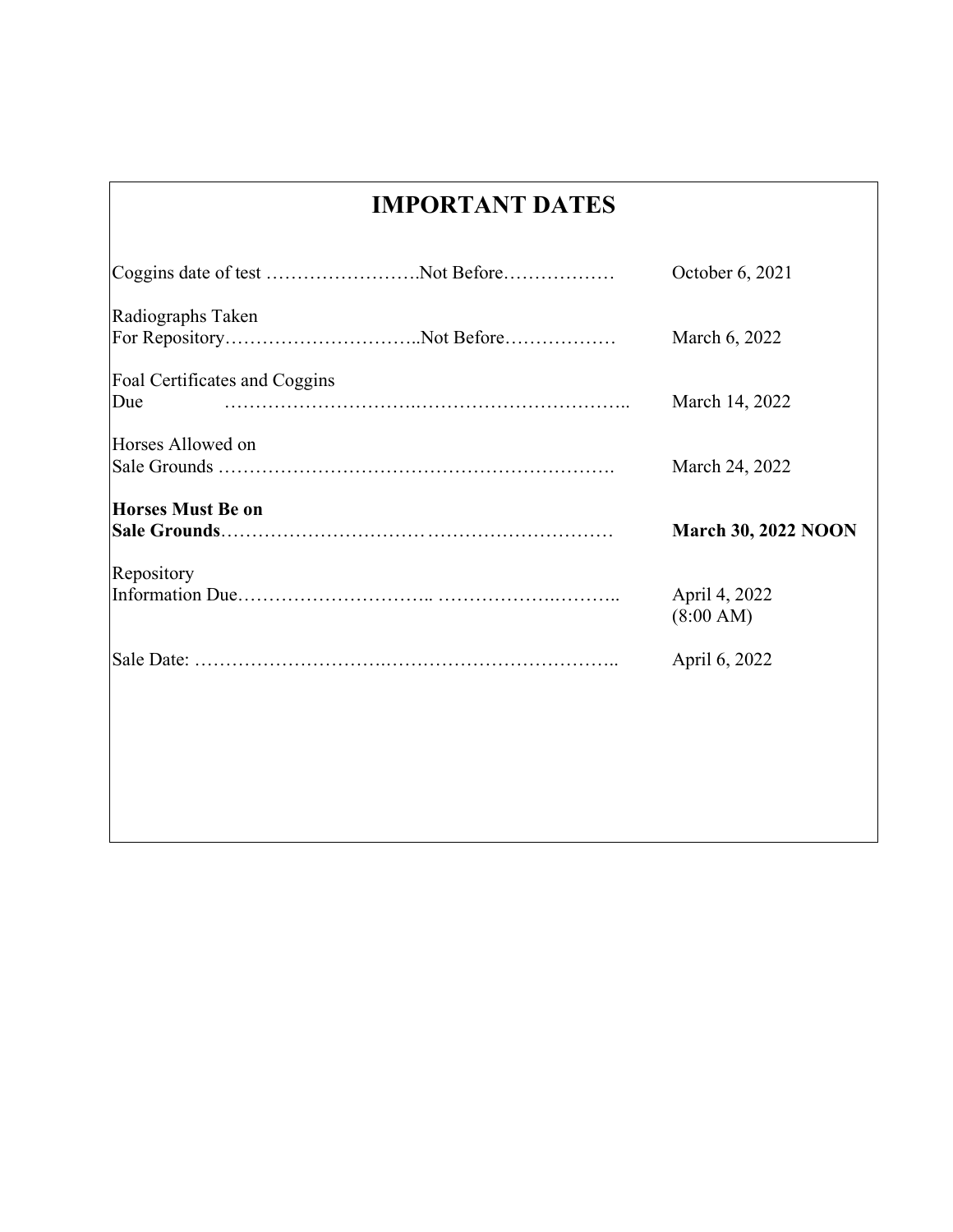## **FEED COMPANIES**

**Master Made 817-481-2321**

**NOTE:** All arrangements for shavings must be made by the consignor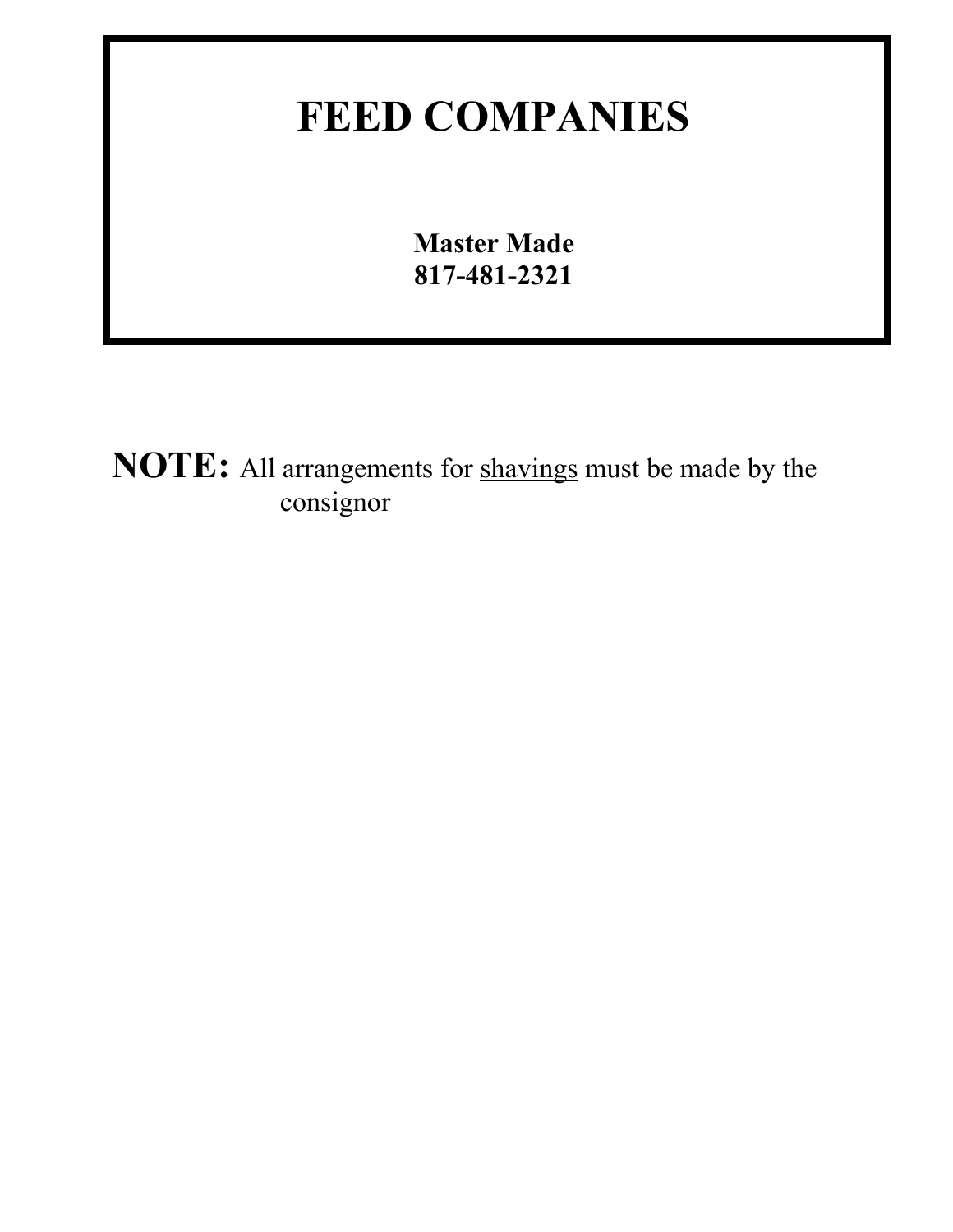NOTE: Consignors are reminded that there are no doors to the stalls at Lone Star Park.

## **20 972-262-2400LONE STAR TACK**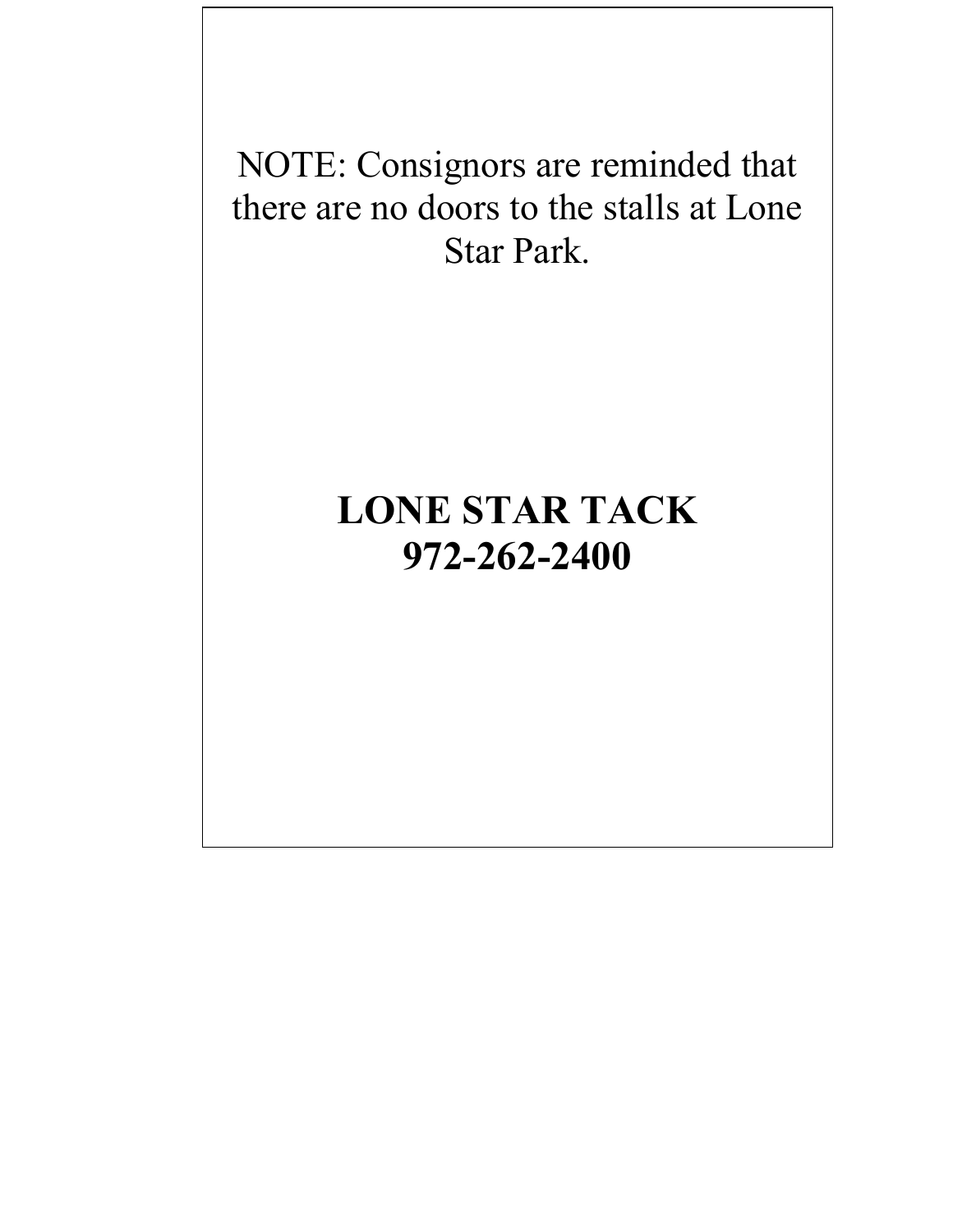**TEXAS THOROUHGBRED BREEDER'S ASSOCIATION**

# **CONSIGNOR GUIDE**

### **TWO-YEAR-OLDS IN TRAINING SALE**

**APRIL 6, 2022**